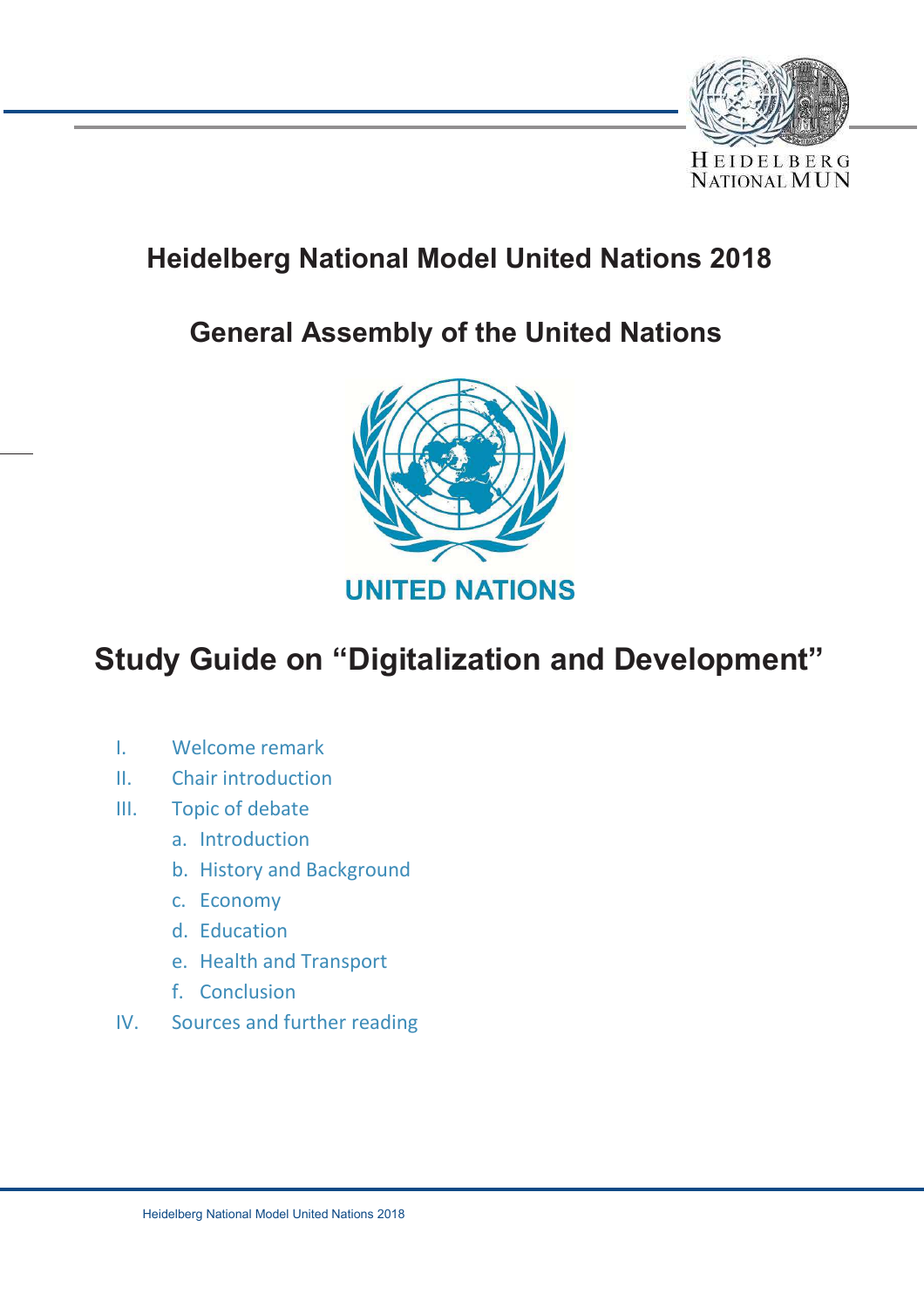

## I. Welcome remark

Honourable Delegates,

We warmly welcome you to the General Assembly at Heidelberg National Model United Nations Conference 2018, held on January 13<sup>th</sup> and 14<sup>th</sup> in the wonderful "Neue Aula" in the old town of Heidelberg.

This year, the General Assembly will be debating a highly interesting, complex and modern topic: The future of development assistance in times of digitalization and modern technology. We believe this issue, also recently discussed by the real UN General Assembly in its  $72<sup>nd</sup>$  session, is broad enough for every country to contribute in debate, but still specific enough to create a sufficiently concrete draft resolution. This present study guide should serve as an introduction and overview for you get to know different facets and major challenges to be tackled. We would nevertheless firmly encourage you to use the suggestions for further research and additionally to get closely acquainted with your country's position. This combination should be best for everyone to take part actively in committee.

We are sure not only the committee sessions, but also the whole conference will be an amazing experience for all of you, with interesting debates, great speeches, and of course meeting delegates from all subjects coming from all over Germany. If not during committee or lunch breaks, then surely at the pub crawl on Saturday evening!

We are especially heartily welcoming all MUN Newcomers in our committee. Don`t be shy, just start talking and debating, and you surely will catch the spirit, feel the groove and quickly be fully in MUN mode!

See you all in January Best,

Your chairs Rachel Behring and Jeremy Schmidt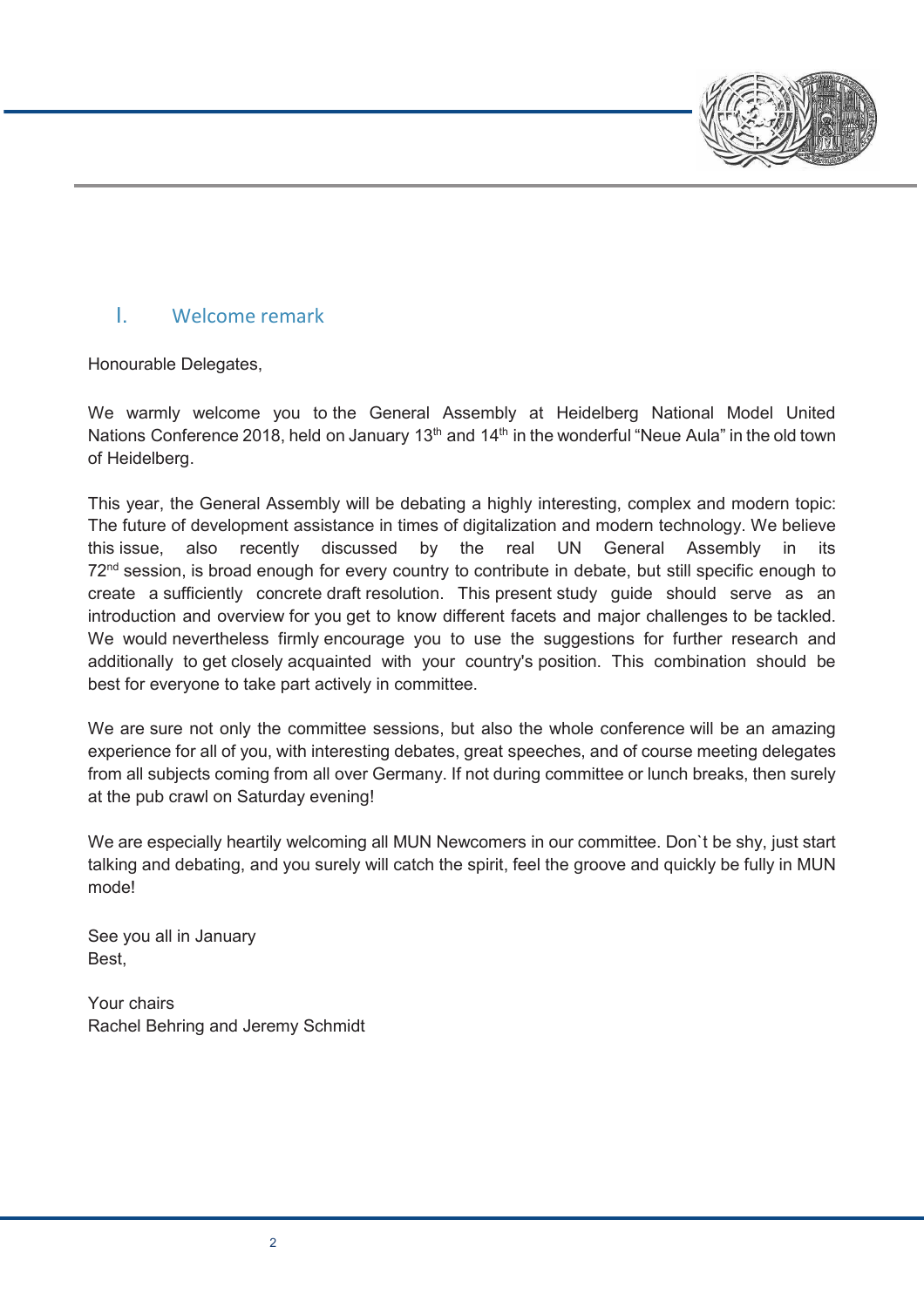

## II. Chair Introduction:

## Rachel Behring:

### Dear delegates,

As one of the chairs of this year's GA at HNMUN 2018 I feel so excited to welcome you to our committee. For sure, you are already just as keen to start the conference as we are. Whether you have only just recently entered the colorful world of MUNs or have already gained some experience as a delegate, my co-chair Jeremy and I, will do our very best to make your experience as rewarding, valuable, interesting, informative, but above all as fun as possible for every single one of you. As for me, I discovered my passion for MUNs while taking up my studies of International Relations at the Technical University of Dresden. After having been involved in the organization of the Dresden Model United Nations 2017, called ElbMUN, and being now prospective Secretary General of ElbMUN 2018, I still believe that there could not be a more creative, insightful and challenging manner to fulfill my passion for world affairs and international politics. Apart from my weakness for MUNs, I am also involved in the work of a student's organization providing support for refugees in Germany, I work for the faculty of international politics of TU Dresden and have a passion for running and basketball.

But even though you should not hesitate to ask me for advice or help before and throughout the conference, at HNMUN the spotlight will be entirely on you delegates. Let's have an amazing conference together!

## Jeremy Schmidt:

Hi everyone!

My name is Jeremy, I'm 22 years old and currently studying medicine in my ninth semester in the wonderful city of Heidelberg, which I can only highly recommend you to visit more detailed in line with your stay here. HNMUN 2018 will be my 17th MUN conference in total and fifth HNMUN in a row, being a member of our MUN club WorldMUN Heidelberg since then and having participated at our WorldMUN-Team twice, and a third time in the upcoming WorldMUN in Panama. I have surely been infected by the MUN spirit and just love the combination of interesting political discussions to getting to know various great students from all kind of origins. I`m sure everyone of you will gain lots of valuable assets in social skills as rhetoric or bargaining as well as content-wise skills in finding international solution and dealing with complex global health issues, and I´m very eager to support you in this experience! In my free time, I love football and basketball, being a huge supporter of Hamburger SV. Also, I'm active as project leader in a German education network concerning organ donation, named "Aufklärung Organspende".

I'm highly anticipating the weekend in January and can only promise to do my best to ensure an intensive, interesting, and most important fun committee in Heidelberg!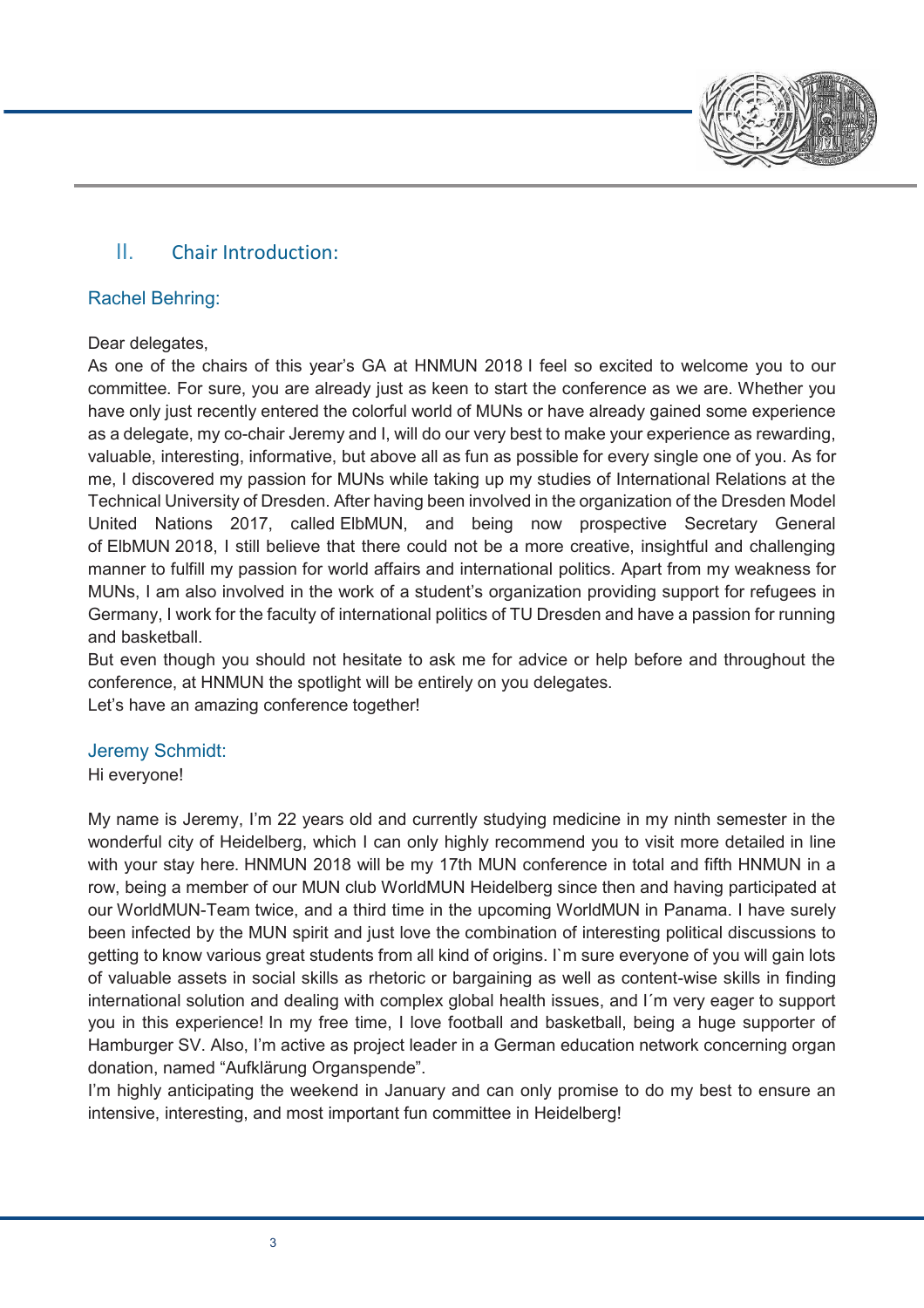

## III. Committee overview: United Nations General Assembly (UNGA)

The General Assembly is the main deliberative, policymaking and representative organ of the United Nations. All 193 Member States of the United Nations are represented in this unique forum to discuss and work together on a wide array of international issues covered by the UN Charter, such as development, peace and security and international law. Therefore, the GA covers six subcommittees, e.g. Specpol, Legal etc., to discuss more certain topics in more detail. Annually in September, all member states meet in the General Assembly Hall in New York City for an all-including session, carrying issues together and finding common solutions with the aim to present a unified answer to the world's major topics.

Member States have equal representation: one nation, one vote. Resolutions passed by the General Assembly serve as recommendations for the international community and require a simple majority to pass. After those by the Security Council, GA resolutions are the widest recognized and thus strongest signals the United Nations sends out into the world and thus, the GA finds itself in the position of being able to actively influence the development of binding international law.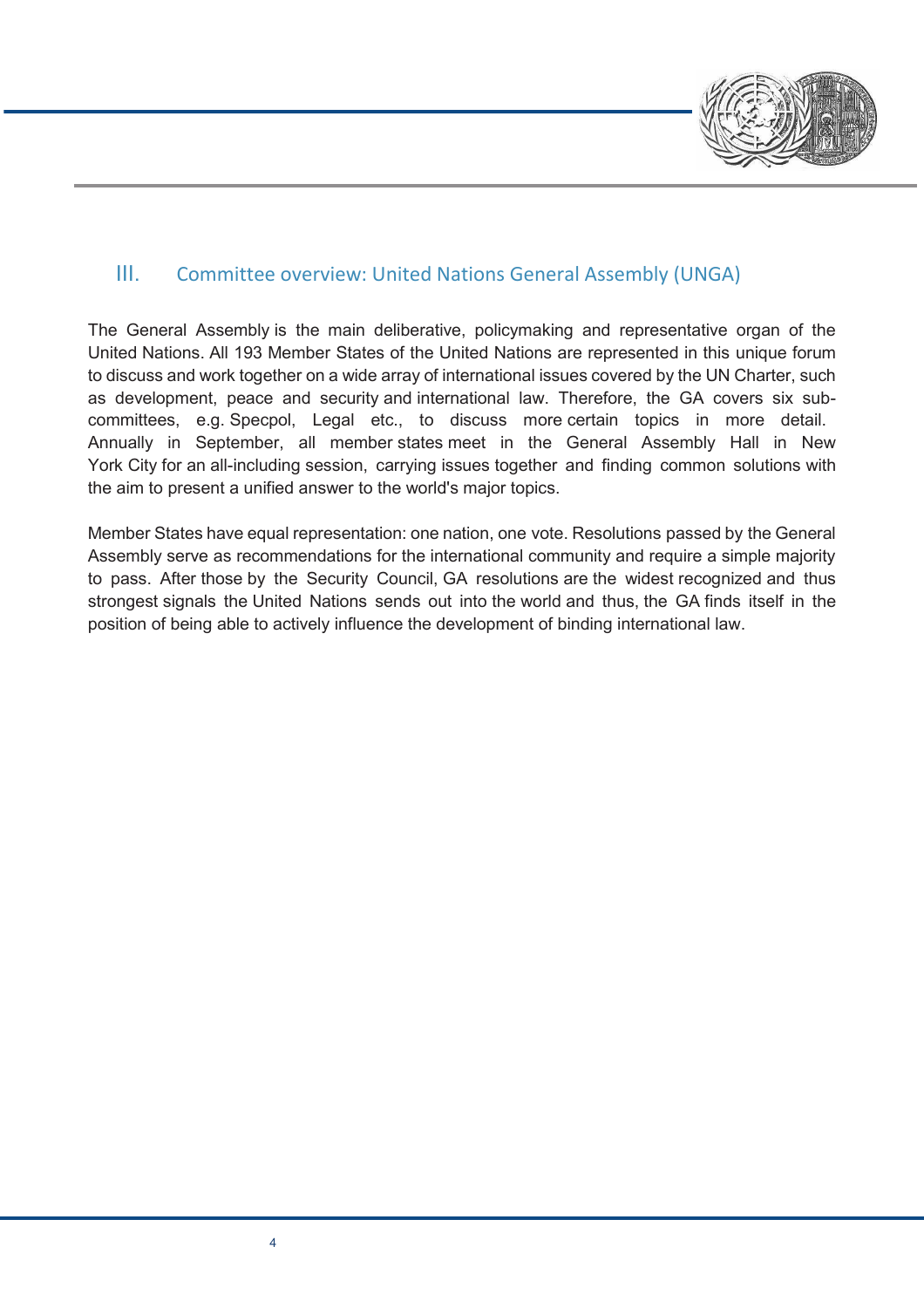

## IV. Topic of debate: "Digitalization and Development"

*"Like air and drinking water, being digital will be noticed only by its absence, not its presence."*

Nicholas Negroponte, Founder of the One Laptop per Child Association, 1998

## a. Introduction

With the rise of digital technology, the world is transforming at a steadily increasing pace. While international cooperation has been the key concept of the United Nations systems since its establishment, the concept of globalization is not the same anymore. Every person living on this earth has been directly or indirectly affected by the internet. The use of smart phone apps gives inhabitants of remote areas access to services such as online banking – something which unthinkable not long ago. Also, people connect with each other through the internet without any regard to geographical distances or political borders. Messages and ideas are spread around the world instantly. At Heidelberg National Model United Nations 2018, the General Assembly will look at a particular aspect of technological development: The effect of technology on development aid.

Today's international development aid system is heavily shaped by the postcolonialism of the cold war. It focuses on existing problems mostly aiming at margining poverty and increasing the health situation, building infrastructure for housing, transportation, and education, and creating a so-called "Good Governance". However, when considering the digital revolution, nearly all these aspects need a rethinking. Only to name a few examples further elaborated in this guide, devices like small drones could deliver food and medicines to rural areas, education apps could decrease the need of traditional schools, and money transfer or micro credits via online banking could ease trading and reduce corruption.

## b. History and background

#### The concept of development assistance

More than half a century ago, the member states of the United Nations committed to promoting *"social progress and better standards of life in larger freedom"* in the preambular of their constitutive document, the UN-Charter. In doing so, they insinuated the need for supporting the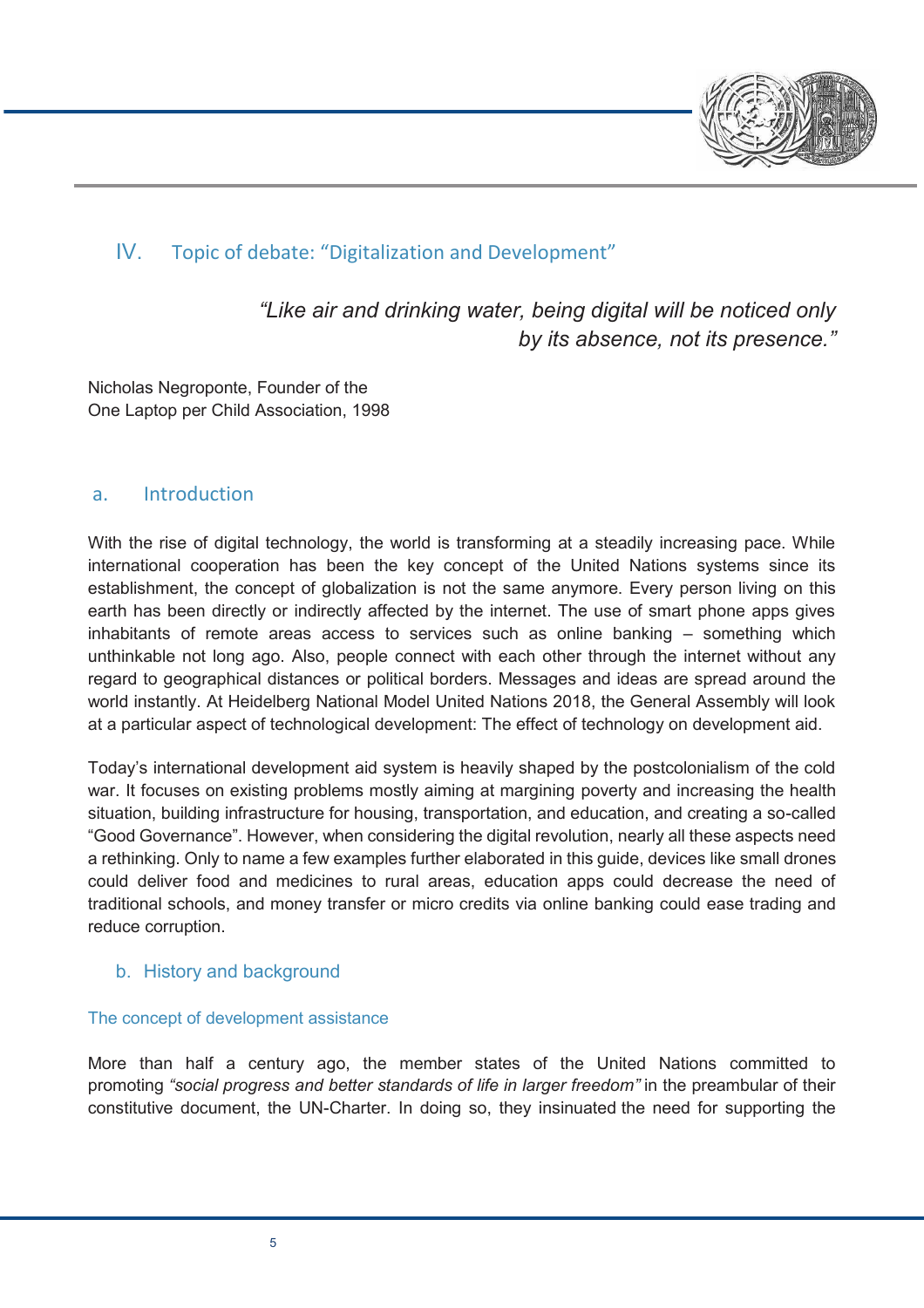

weakest and less developed ones among them and unknowingly laid down the foundations of what would later be known as "development aid".

The term, used interchangeably with phrases such as development assistance, North-South-politics, development cooperation and foreign aid, refers to all political measures taken to create humane living conditions for all people across the globe. Forms of development cooperation include instruments such as the granting of credits or of non-repayable grants, the preparation, implementation or supervision of infrastructure projects or the vocational training and education of qualified personnel in developing countries. However, formats of development aid are under constant revision as well as it is the term itself. After all, the language applied gives the unfavorable impression that the north is developing the south, whereas it is often pointed out that indeed only the affected regions will eventually be able to help themselves. The term of development "aid" is consequently often tried to be replaced nowadays by development "cooperation". Being nevertheless often accused of cementing post-colonial structures and everlasting divides between donor and beneficiary countries, the concept of development assistance is continually under pressure of having to innovate and justify itself.

Even though the ambitions of the founding states of the United Nations were so prominently noted down on the very first page of the Charter in 1948, they would not actively come back to their ideas until the 1960ies and 70ies. It was only then when the concept of development aid returned to the center stage of world politics as a byproduct of the cold war between the west and the east. Aiming at binding developing countries to their block and preventing the enemy of extending its reach, major players, all ahead the United States of America, first came to establish development assistance efforts as part of their security policy.

Throughout the decolonialization process, however, with more and more former colonies being newly incorporated into the United Nations system, the concept began to develop an end to itself. The mentioned countries proclaimed the first so called "development decade" and established ambitious goals that were to be reached by applying the concept of "development through growth". The therein incorporated macroeconomic ideas of a "trickle down economy" and of foreign investments merely having to fill in investment gaps in developing countries proved to be inadequate in praxis. Interestingly, the so called Harrod-Domar-Modell of Development Economics of the time is every so often still used by the World Bank today, even though it was claimed to be unsuited for analyzing long term economic growth by its own developer in 1957.

In general terms however, a moving away from this idea could be observed at the end of the first development decade. Eventually the following "basic needs strategy" that focused on the poorest of the LDCs (Least Developed Countries) also had to make way for the neoliberal "Washington consensus" that liberalized the world economy and equally entered the field of development economics: structural adjustment policies of the World Bank and the International Monetary Fund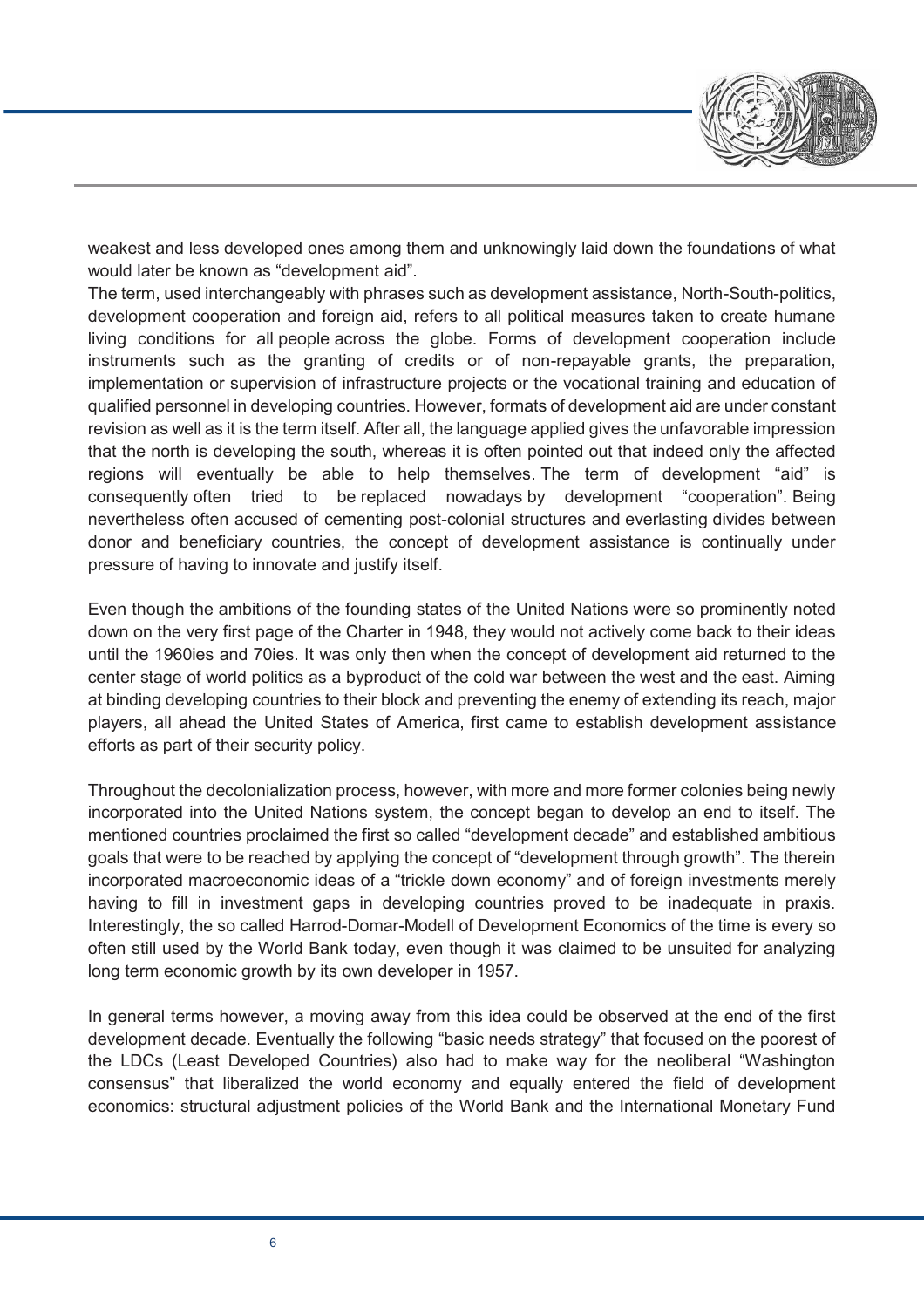

that tied the granting of credits to the fulfilment of conditions dictated by the donor countries were later heavily criticized. Among the critics was the chief economist of the World Bank itself, Joseph Stiglitz, who was first dismissed for his severe criticism, but later acknowledged through a Nobel Prize.

With the turn of the century, development efforts have entered a new phase. New developments were and are considered within the Millennium Development Goals (MDGs) and now within the Sustainable Development Goals (SDGs) that, among further objectives, outline the international community's intentions to innovate its development assistance system.

## Globalization and Digitalization: The Digital Divide and the need for a reviewed approach to development assistance

The phenomenon of Globalization is a heavily criticized, heatedly discussed and seemingly never conclusively defined concept - but nevertheless it appears to be *the* buzz word of the 21st century. Referring to the term, experts from a vast range of disciplines talk about the internationalization of production methods and the international division of labor. On the other hand, the idea equally includes the development of transnational societal networks and of cosmopolitism as well as the erosion of the nation-state as we know it.

The social theorist and human geographer David Harvey has defined Globalization as the "timespace-compression" which societies all over the world have been able to observe throughout the last decade due to recent advances in communication and transport technologies. This reference to the so called "ICTs", the Information and Communication Technologies, gives us a hint concerning the center piece of the discussion about the need for an innovation of the global development cooperation system. It indicates that the world is shrinking and expanding at the same time, that information and humans travel faster than ever before and that exchange of and access to data is seemingly easier than ever before.

But indeed, the described digitalization process, often also referred to as the "digital revolution" of the 21st century, has not reached the entire human population. It is often heard of the so-called "digital divide" when digital in- and exclusion processes and restricted access to communication technologies are discussed. The mentioned technologies include landline connections, use of the internet and mobile phones as well as mobile and wired broadband connections. The gap separates low and middle-income countries with an often-insufficient supply of digital resources from digitally advanced, mostly western states. Statistical data of the International Telecommunications Union (ITU) supports this apprehension: Whereas more than 80 percent of inhabitants of developed countries had access to the internet in 2015, it was merely 35% of the population of developing countries. This equals to almost 4 billion people in developing countries being constantly offline.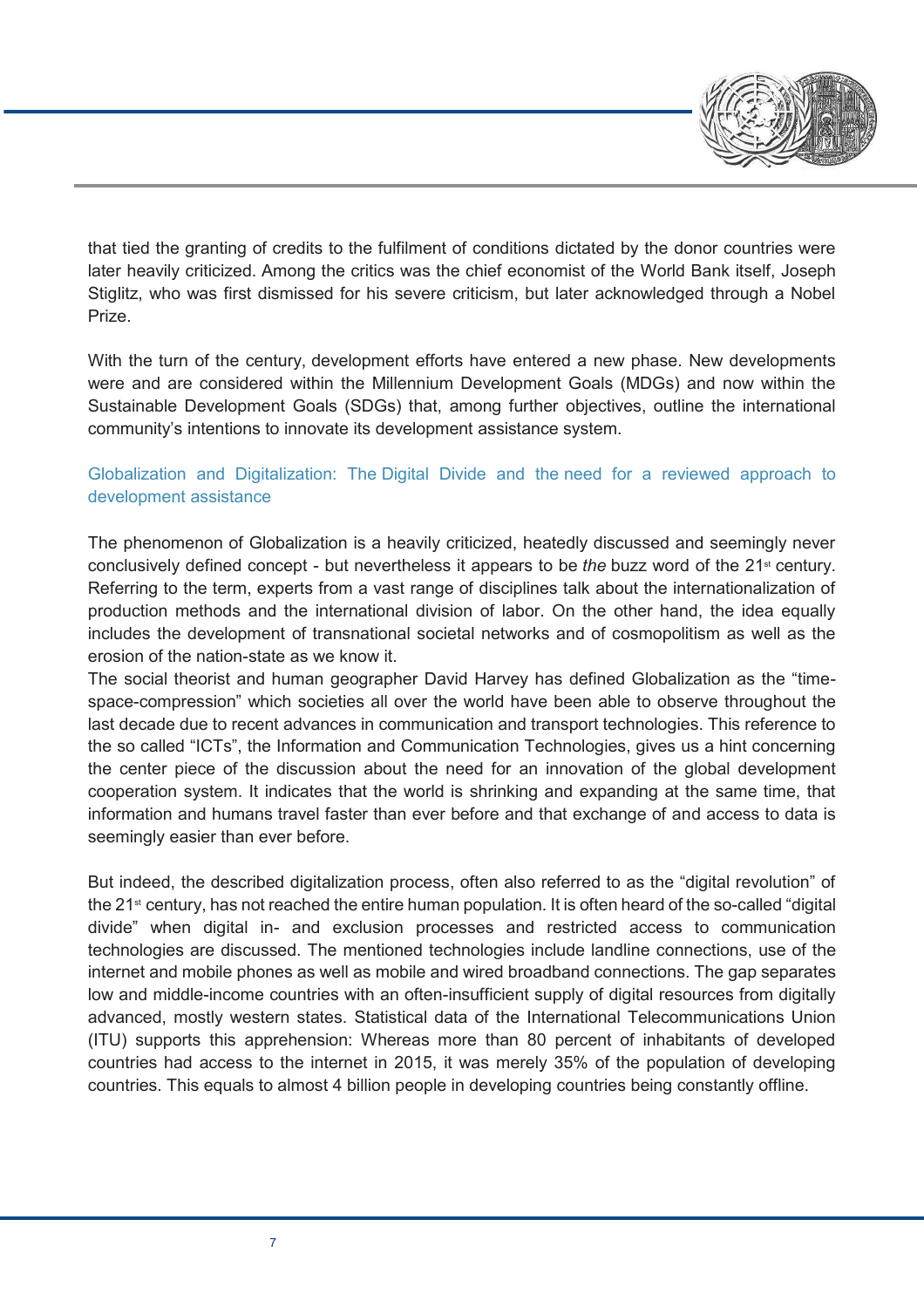



The graphic maps every device that's directly connected to the internet in 2014

In this context, the World Bank distinguishes between e-Leaders, e-Tigers and e-Losers according to the stage of development of the digital network and the human resources of a country. While the former group is mostly congruent with the OECD-states, the current "tigers" – symbol for their jump towards a more modern digital infrastructure – include countries such as China, Brazil and India. At the very bottom of the list one can find mostly African states: In 2014, 35 out of the 48 Low Income Countries (LICs) could be found on the African continent, where there was also the lowest density of connections to the world wide web.

But not only between but also within countries one can observe this digital divide – even though the inner divides tend to be more extensive in the case of countries being more affected of the problem of limited access to ICTs from the start. Still, when comparing rural and urban areas, minor elites and the broad population of a country and the access of women and men to ICTs the differences are striking. Language may further exclude from using technologies, with approximately two thirds of the internet's content and more than half of the 10 million most often used websites being in English. Within LICs the restricted access to ICTs can be mostly ascribed to the absence of electricity supply needed to gain access to the internet, as well as the relatively high costs for this access in the affected areas. Considering the real purchasing power of the income in LICs the cost for 1 GB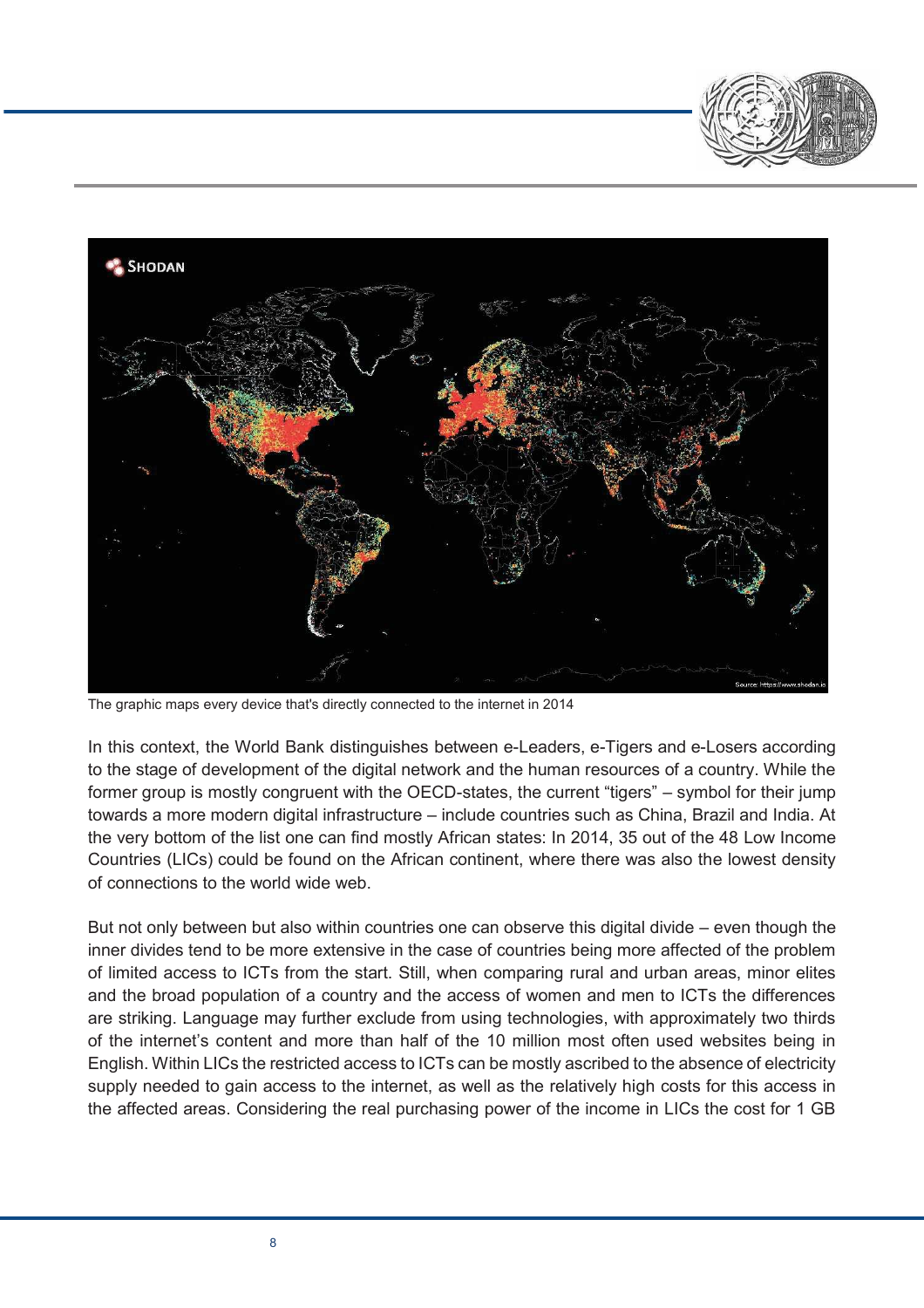

of broadband use where twice as high as in developed countries and three times as high for a wired broadband connection. Missing qualified personal for installment of the technologies and high rates of digital illiteracy pose further challenges.

What do those worrisome developments mean for development assistance? Firstly, it will need to be taken into consideration by all actors involved in the process of providing assistance that development may not merely be a result of trade and capital flows but also of access to knowledge. The fact that this access is heavily restricted and that there is a lack of financial resources and of specialized human capital to solve this issue has already been tried to tackle by several internationally operating initiatives.

After all, the member states of the United Nations set themselves the ambitious target of wanting to "significantly increase access to information and communications technology and strive to provide universal and affordable access to the Internet in least developed countries by 2020". Outcomes of the intents following this agreement have for instance been the establishment of the "Global Alliance for Information and Communication Technologies and Development" or GAID by former UN-Secretary General Kofi Annan in 2006 as well as more recent approaches, e.g. documented in the 2016 World Bank Report on digital dividends – as opposed to the digital divide – (access: http://documents.worldbank.org/curated/en/896971468194972881/pdf/102725-PUB-Replacement-PUBLIC.pdf) or the 2009 OECD-Report on "ICTs for development" (access: http://www.oecdilibrary.org/docserver/download/0309091e.pdf?expires=1513444913&id=i d&accname=ocid70029272&checksum=DFBF09BCD770174A2C0A4708D7C81AE4).

Those initiatives have in common that they aim at providing solutions to the different problem areas of the digital divide. In order for the General Assembly of HNMUN 2018 to be able to specifically address the issues still pending – to which have not yet been found effective countermeasure – it seems reasonable to outline the current stage of the discussion and the different areas in which action still needs to be taken.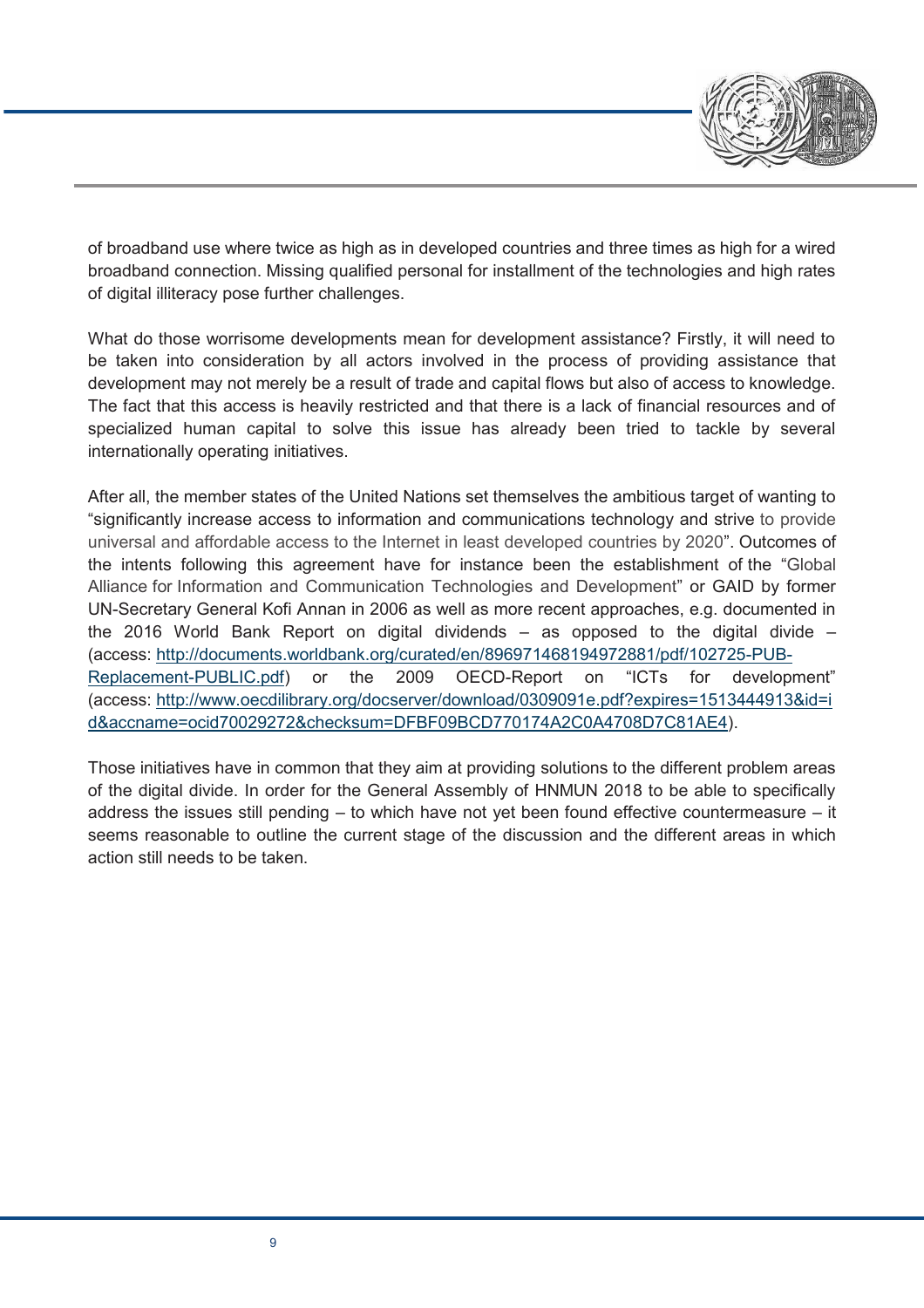

## c. The Digital Economy: Opportunities and obstacles for Developing Countries

As stem-engine, the railway and chain production stand for the industrial revolution, online banking, digital payment systems and internet-based business approaches stand for the digital revolution. Like the developments of the industrialization, digitalization has also unleashed a whole new bunch of opportunities for businesses, consumers and governments while at the same time moving at a pace at which it is difficult for every country to adapt properly. Digital economies are commonly based on digital physical infrastructure such as broadband lines and routers and are accessed through devices such as computers and smart phones – digital basics which populations of LIC nevertheless tend to lack.

For developing countries, particularly access to digital financial services offers vast opportunities. Through these services, e.g. via mobile phone-based banking apps, financial transactions can be conducted in a cheaper, but equally more secure and transparent way. Many positive examples underline this, the most prominent being the banking app M-Pesa, which has since its launch in Kenya in 2007 enabled more than 15 million customers, meaning more than half the population of the East African state, to transfer money digitally.



Cell phones connect an increasing number of Kenyans with digitally-based financial tools and services.

A look at the Bangladeshi banking app bKash is equally worthwhile since over its servers more than two million transactions are carried out per day. Those apps thus enable people from all social stratums, regardless of how far they may life from the next ATM machine, to transfer money to their families, to business associates, to customers and others. They gain access to credits, insurance and saving accounts and can go online to check the world market prices before selling their goods. Electronic payments may also improve governance by reducing not only costs but also the risk of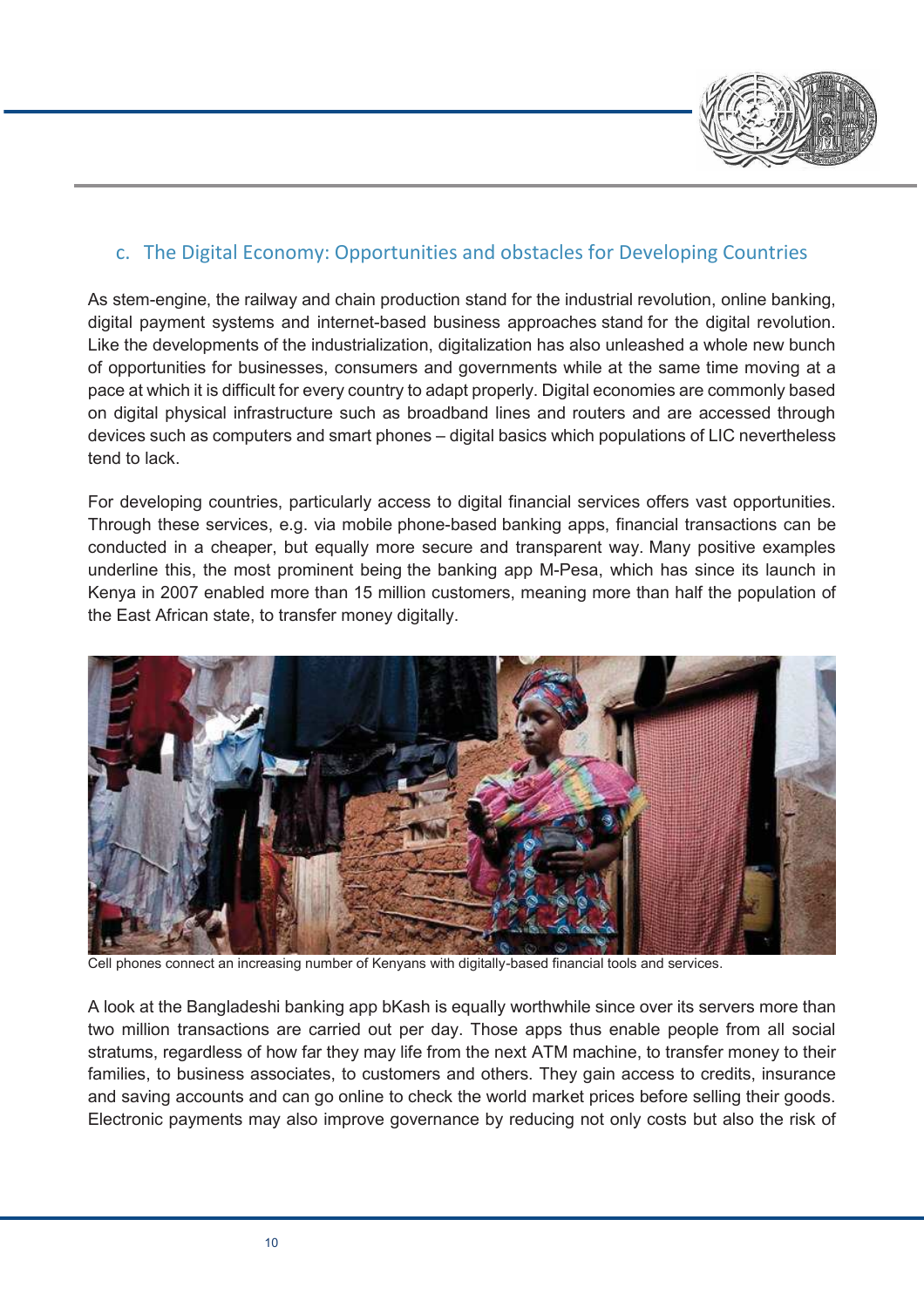

corruption. In Afghanistan, police officers net take-home pay increased by 30 % when mobile payments replaced cash which could heavily be ascribed to the reduction in opportunity for skimming.

However, for about 2.5 billion people who do not have any service to banking or financial services yet saving money still literally means storing coins and banknotes at home, while making transactions requires travelling long distances with a package of cash under their arm. And to quote the US Agency for International Development financial inclusion furthermore "means more than having a bank account". After all, promoting and expanding merchant acceptance is crucial for people who have access to e-commerce so that they may actually be able to buy goods or pay fees via paying electronically. This is due to the risk of having to pay high fees for middle men if electronic money first needs to be handed out in cash while there is no ATM at hand anywhere in the area. In addition, the possible reduction of corruption in private, but also public sectors through transparent money flow seems to support nations on their way to further good governance, of course only if the current officials are interested in such a progress.

## d. Education – more than a need for internet access

When looking back at our time at school in Germany, one realizes that we have indeed experienced a major change in the style of teaching, as well as in the methods and equipment used. From paper work via overhead projectors to power point presentations to the usage of combined data storages all pupils can nowadays access in school and at home, education is today more effective and ecological. Also, it is not bound to libraries, classrooms, or certain material anymore. Instead, the pupils themselves can individually choose the sources of information they find to be appropriate and can hence decide autonomously how to study. When aiming at equal participation in education, it has nonetheless been taken into consideration that the above-mentioned advantages are only accessible when relying on certain pre-conditions:

Firstly, a universal, open, and cheap access to all sources in both the state system and the individual household is necessary. Secondly, teachers, but also parents, need to be "digitally literate" in the sense that they need to be educated about the digital world. Awareness of the many hurdles and threats a free access to the internet can suppose, such as criminality, false information, rip-offs, or addiction are crucial for being able to use the digital infrastructure to one's advantage. Thirdly, schools and households need precisely the afore mentioned equipment and infrastructure as well as the skilled personal that may be able to use it technically and teach others about it.

The necessity of these pre-conditions being fulfilled for a more digitally advanced education to be able to develop however depicts the challenges developing nations, but also the entire international community face: Focusing on providing infrastructure and equipment remains crucial, but seems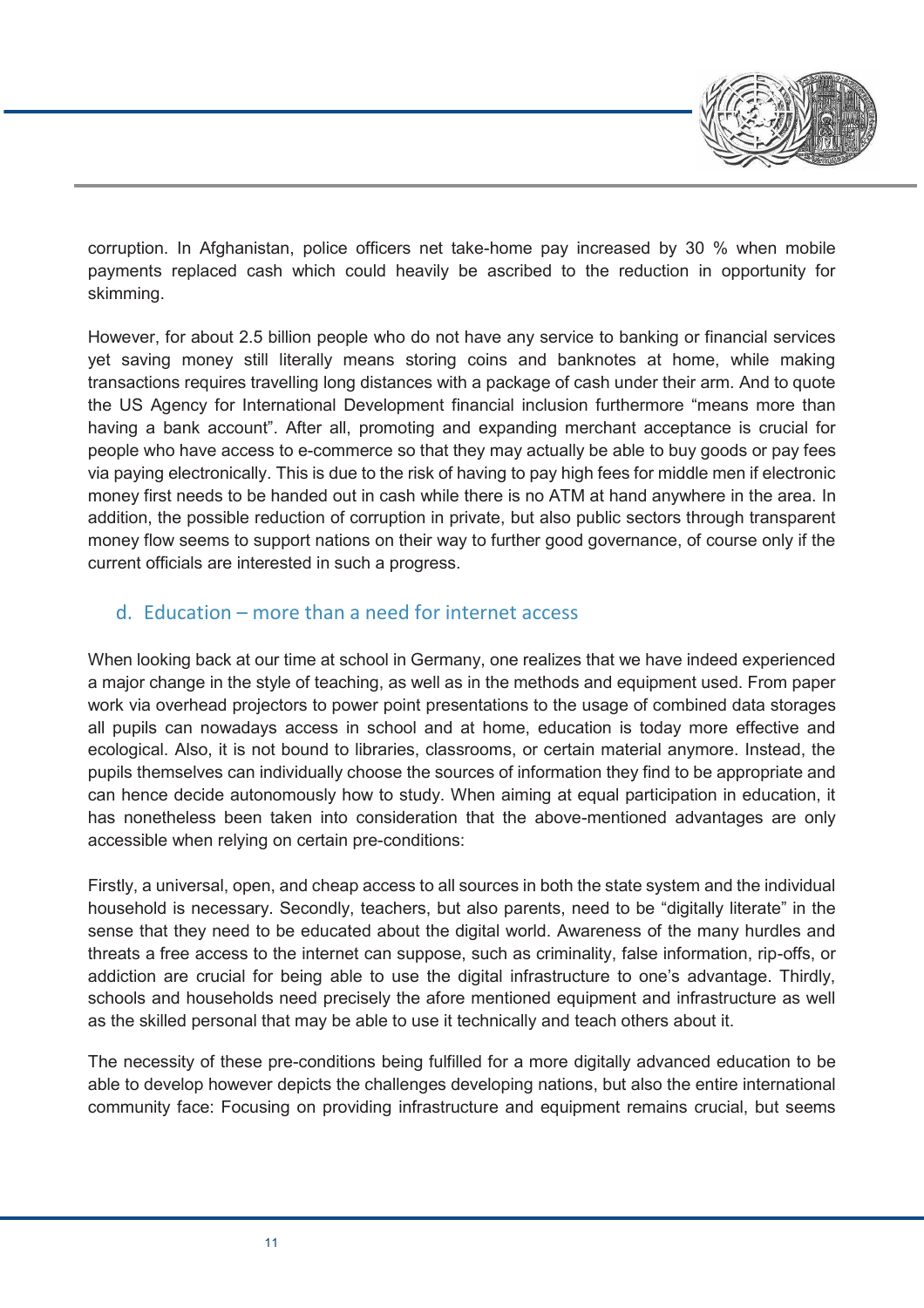

insufficient without incentives to foster education about these resources. In addition, the mentioned incentives are mainly provided by private companies - with naturally possibly ambivalent interests - instead of governments. The key question developed as well as developing nations are thus facing is how far the influence of states, on the one hand, and companies, one the other hand, shall reach? Where is the line between assistance or instruction and dictation? At what point shall developing nations implement these education programs themselves? Also, might there be a danger of states using their freedom in digital literacy to indoctrinate their population, limit access to certain sources and channel the national education programs towards the state's will?



Boy working at a computer center in Accra, Ghana

As an example, Facebook's initiative "Internet.org/Free Basics" was founded with the declared objective to provide formerly "unconnected" people with internet access for the first time and to introduce them into the digital world. Currently, internet.org is accessible in 65 countries with localized versions and has approximately 50 Million users to date. It provides basic news, services and social networking and business tools, all compromised into up to 150 selected websites reduced to their basic outline. Facebook has succeeded in negotiating with local net providers that the service is free, hence no costs for mobile data are incurred.

However, the project has raised severe criticism in line with the main challenges named in this study guide: First of all, the access is limited to selected websites. Most of these are third-party services of US-companies, leading to a focus on western content in news and social media. Facebook for instance is the only Social Network integrated into the application. In addition, when wishing to open a website apart from the ones offered, payment is instantly required. This means that results of a search engines may be visible, reading the entire articles however, is not. Critics fear this might lead to formation of opinion being based on headlines and superficial captions and may hence make this form of education prone to misleading information.

Local websites need to agree to Facebook's terms and conditions to provide their service and data protection seems non-transparent. Journalists have introduced the drastic term of "digital colonialism" for those practices, stating that "Free Basics" forces users to adapt to western thinking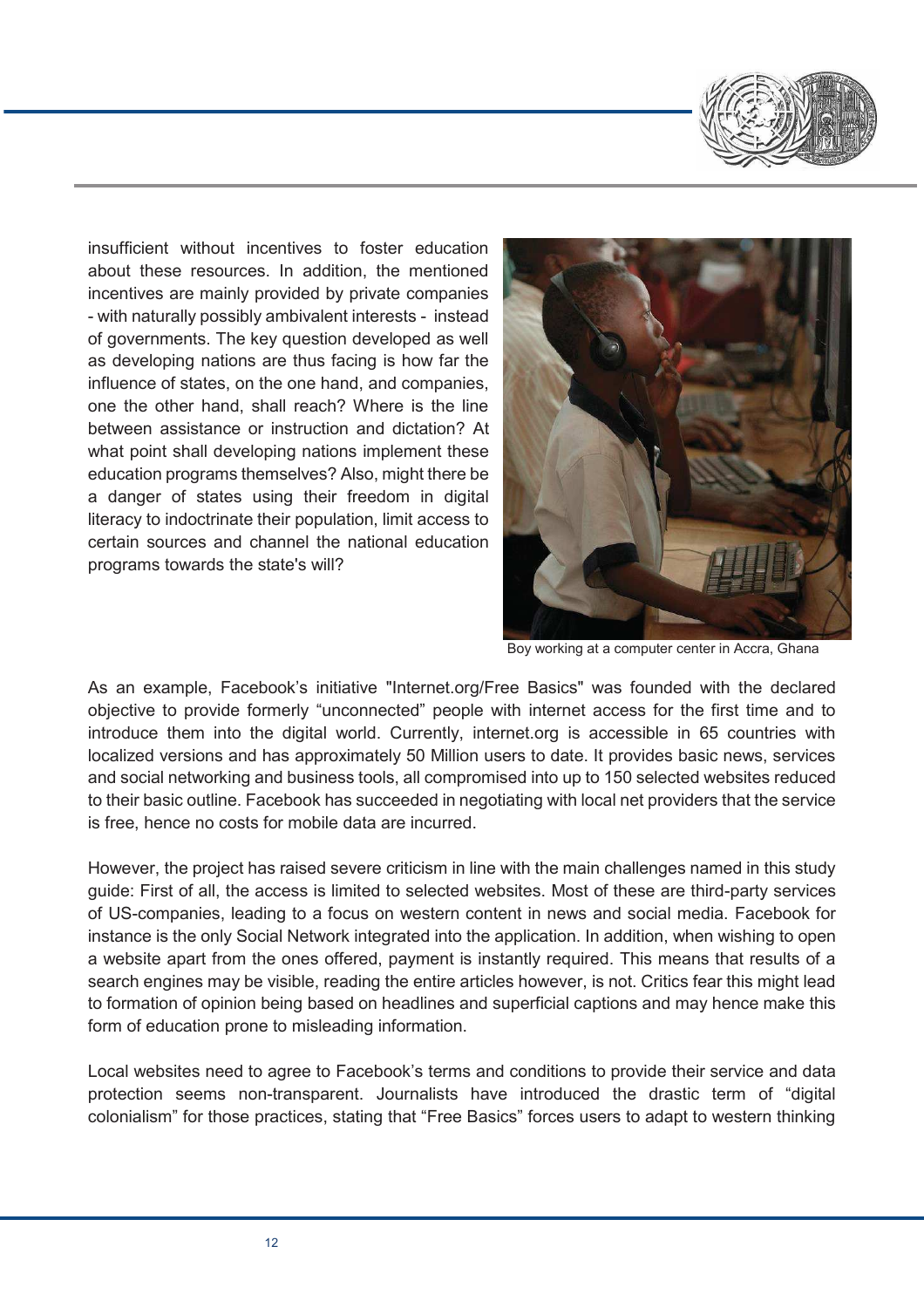

but prevents them from getting access to those parts of the internet that may offer creative business ideas and other useful information.

All of these aspects combined damage the principle of net neutrality in its entirety and underline the fact that private company's motivation for providing internet access for free is primarily of a commercial nature. As another example for this may serve Google's "Project Loon" which is aiming at providing internet access to developing countries via helium filled balloons floating through the atmosphere. Similar to the case of Facebook's "Internet.org" the societal benefits of the project are undeniable. Still, it appears that both companies' interest in such projects can mostly be ascribed to the opportunity of expanding their user community. Due to their advertising based business model the firms depend on finding new users for personal data and targeted apps. Furthermore, Facebook's "internet.org" has not even been able to increase the number of people new to the internet significantly. The crucial question thus seems to be whether private companies and a liberalized market are actually willing and able to provide the infrastructure so desperately needed in developing countries? On the other hand, who else if not major global players like Google or Facebook could be in a position to act – if states are financially unable and local telecommunication companies find it unprofitable to build common cell towers or install fiber optic cables?

## e. Health and Transport

Another important facet of development assistance in times of the technological revolution is the use of unarmed aerial vehicles (UAVs), commonly named drones. While most people might associate these objects with the military sector and think of them as the weapon of the future, the positive outcomes of the peaceful use of drones for development have already been visible in some projects. Starting with basic humanitarian missions, it can be stated, that the technological benefits drones present in comparison with planes, helicopters or ground vehicles are vast: They are smaller, easier to handle, more precise, more cost-effective and, at least on the suppliers' side, do not put humans in hazardous situations.

Using drones to alleviate poverty seems limitless and logical. Food, basic life equipment, supply of medicines, vaccines – that on top bring along a cost effectiveness which is scientifically proven – sterile material among other goods, can solve various health issues and directly benefit individuals when brought into a remote area within only a matter of time. This is particularly true for rural regions where appropriate healthcare response usually take far longer, and medics, qualified personnel and infrastructure is not at hand. Drones may thus be able to send the resources needed for improvements to be made. Additionally, drones may be used in disaster relief, where they can fasten both aspects of disaster management, for once informational and visual overview, and secondly firstaid treatment and supply.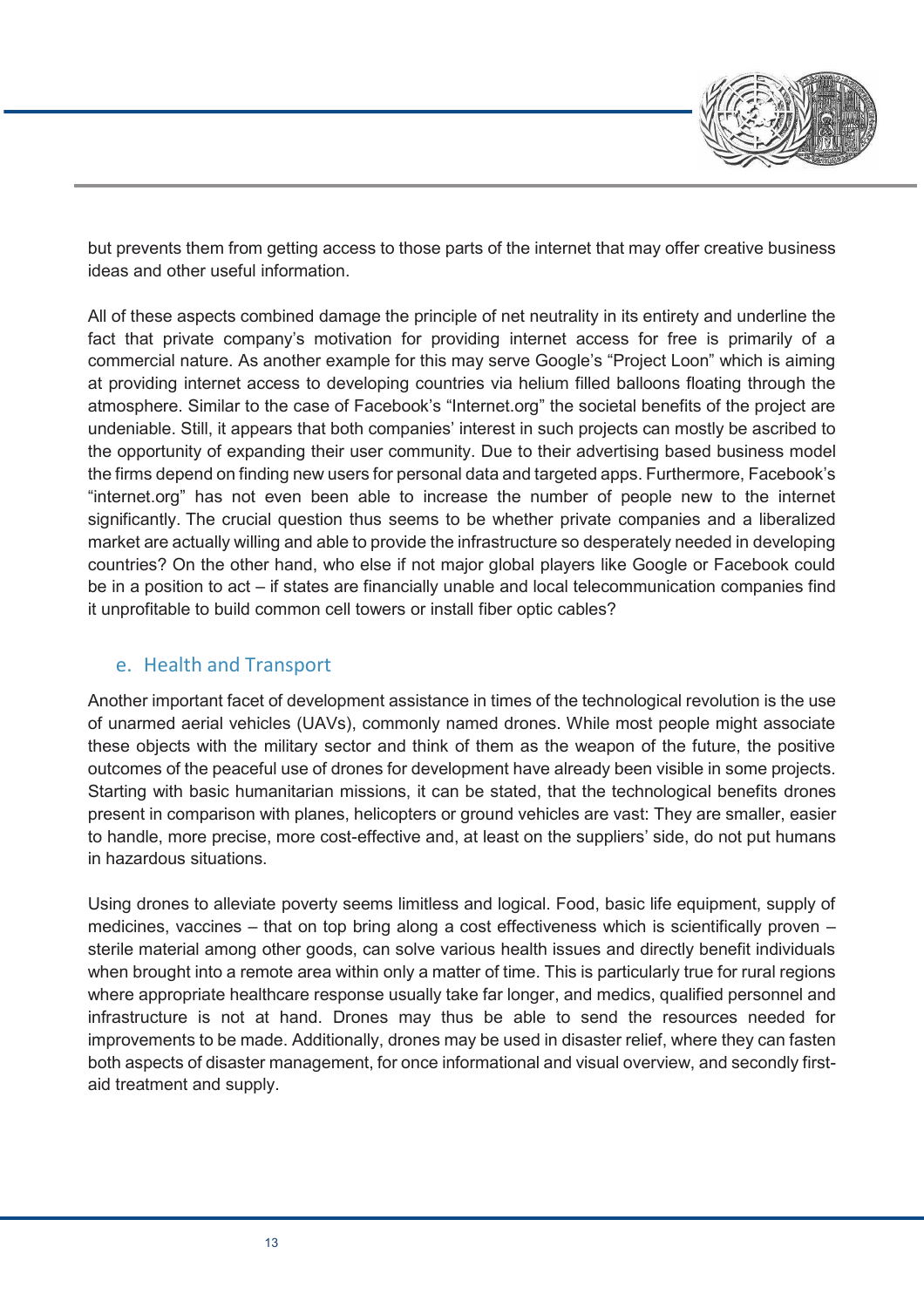

In general, drones can be deployed in all geographical regions, under nearly all weather and environmental conditions, and can potentially transport any item that might be needed. They can be controlled from small bases with flexible locations. Surely capacity is limited, and technical failures are possible and worrisome, but nevertheless it is hard not to be confident that these systems will steadily become more sophisticated at the long run.

When recognizing the mentioned opportunities and benefits the usage of drones might hold, it has to be questioned why the non-military, and in our case especially the humanitarian use of drones is indeed not very common and widely accepted yet, especially when considering successful approaches like "Ziplines" outlined below. Moreover, nearly all hitherto projects were planned and primarily implemented by private western companies - either the same that also build the used UAVs, or initiatives who specifically focus on the humanitarian use of drones. This initiative by companies may generally be perceived as a positive sign, showing the will and profit, which can be made. Still, most of the settings, in which drones are useful, need these companies' engagement to go hand in hand with governmental support and organisational frame conditions. Especially when wishing to use UAVs as a long-term solution for supplying rural regions in developing countries, long-term structures and a legal framework needs to be implemented. This would also lower the scepticism by the local population, who may associate drones primarily with military weapons at the first sight. An example for a successful cooperation between a western company with expertise and innovation,

the US company "ziplines" and a government of a developing country willing to cooperate and present a functioning framework, the supply of blood products via drones in Rwanda should be pointed out. The small vehicles, called zips, drop their blood products via parachute, instead of landing, to minimize the number of people that need to be trained on how to interact with a drone. All the hospitals need is someone who can send an order, and pick up the blood when it lands. Local hospitals in rural regions can finally deal with intensive problems themselves, a transport to Rwandas capital Kigali is expensive and has already cost many lives of people who could not be treated fast enough. In seven minutes, a blood product can be transported from order to delivery, a sensational number. Saving many lives already, the project will be enlarged to the whole country soon.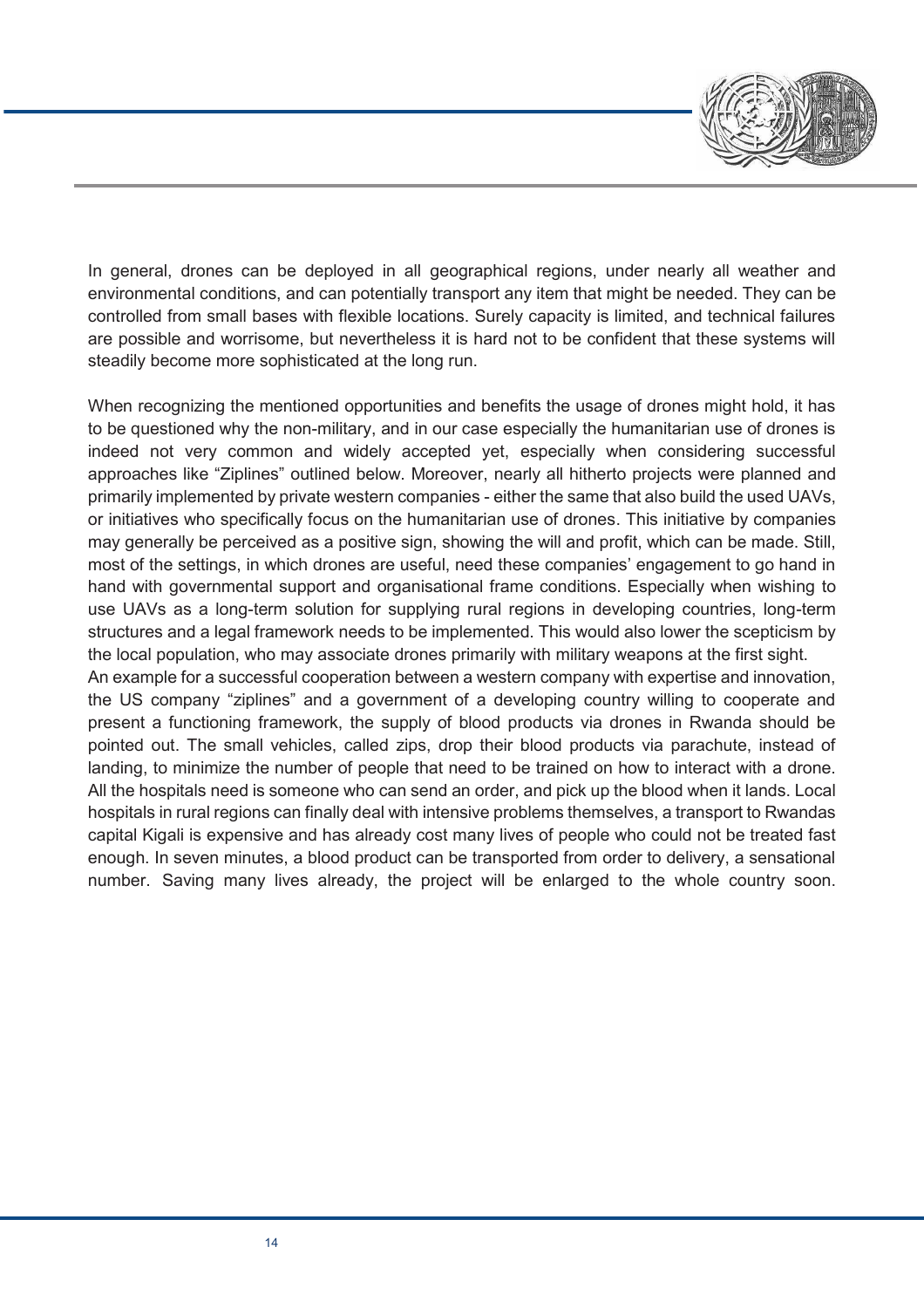



A Zipline drone carrying blood to Gakoma Hospital takes off from Zipline headquarters on July 22, 2017

At the lookout for a case study in disaster response, one inevitably stumbles upon the role of drones in response to the terrifying earthquake, cholera epidemic and hurricane in Haiti in 2011 and 2012, where the International Organisation for Migration successfully utilized UAVs to give help coordinators crucial information, especially an overview of the damage. They were also used for the monitoring of camps, flood areas or of intact facilities.

Right now, there are no United Nations resolutions with legally binding decisions, and most member states themselves have not found an overall strategy or policy on this recent technology. And finally, the international community needs an overall political strategy on the use of UAVs, on which national states, private companies or NGOs can rely on in order to build proper national laws and incentives. As an example, the use of UAVs during the MONUSCO stabilizing mission in Congo was not based on Congolese or UN law as Rwandas cooperation with Ziplines was, it was a case-by-case decision. Also, those UAVs were operated by civilians, not by official UN peacekeepers or government organisations. Questions of responsibility, independency and influence by western companies arise. Will the products delivered by these drones be merely such produced in the western world? Who will be in control of these deliveries, can one trust the technological literacy in developing countries, where UAVs are an entirely new technology?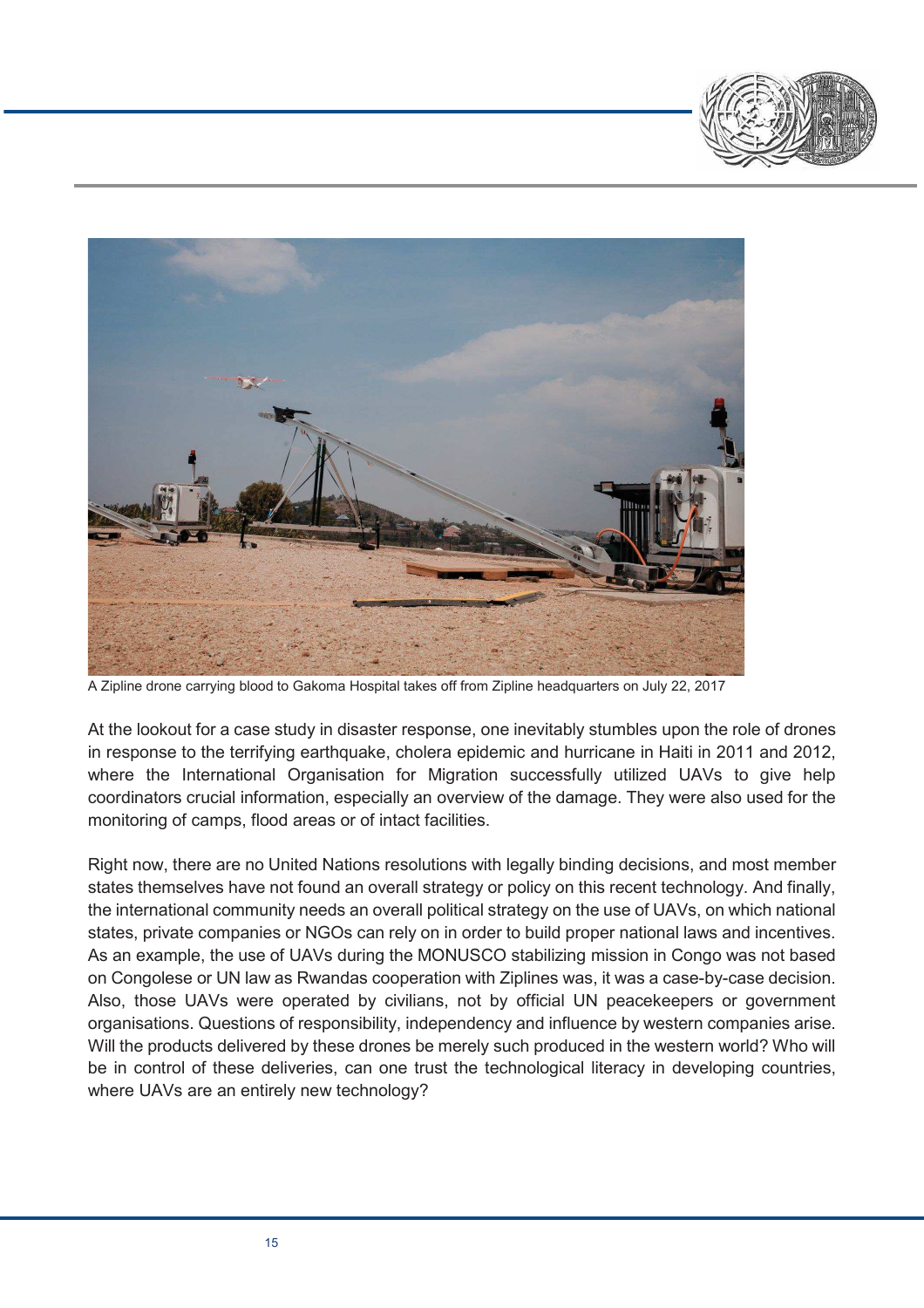

Directly associated with the need for a legal framework is the question of data protection. While monitoring, surveying and possibly close-ups sensible private data of identities, facilities and movements are being collected. A few questions consequently arise: Most importantly, what data is even allowed to be collected, where does humanitarian aid start and privacy end; furthermore, to whom belongs this data, where and how should it be stored and to whom is this data allowed to be sent. All these questions remain fully undecided up to know. The possibility arises of a misuse of data, making financial profit of using this data for different projects or selling it.

Although this subtopic is not directly connected to internet connection, it shows similar problems: The western world has the technology and the knowledge on proper usage, people in the developing nations have the urgent need for help, but lack education and structure. How far shall private companies be allowed to implement their ideas, or how engaged shall governments of developing nations be to enable their own population and economy to generate their own projects in fear of too much influence?

## f. Conclusion

When looking at the outcomes of the "digital revolution" described in this Study Guide one cannot avoid but noticing the ambivalence in the fruits of this development – particularly for low- and middleincome-countries. A rather grey picture is painted when one decides to look at all the disadvantages of the digitalized era: a digital economy that excludes those who do not have the infrastructure to use it, a presumable "digital colonialism" that imposes western perspectives on entire populations – and provides only restricted access to the hidden treasures of the World Wide Web – or even channels opinions in a certain way. On the other hand, digital innovations may hold unknown opportunities for developing countries: Online banking could provide African farmers with access to microcredits and mobile phone apps could teach Asian cab drivers on how to reduce costs by reducing fuel. Online learning platforms could innovate entire education systems and drones could get medicine, vaccines, or blood supplies to remote areas within minutes.

It seems that only with a proactive and dedicated intervention by the international community will the advantages of the digitalization eventually outweigh its shortcomings. Therefore, the member states of the United Nations will need to discuss key questions concerning the relationship between digitalization and development in order to ensure that all benefits may be equally distributed among them. It will need to be sorted out which players will be responsible for implementing digital infrastructure in developing countries – and to which extend: What kind of responsibility lies on the shoulders of governments? Who should support them if they do not see themselves in the position to act properly? Should markets be generally liberalized as to create incentives for private companies to invest in certain areas? Will the gains they make eventually benefit everybody and is their action necessary to provide at least minimum standards? Or will the exploit their position at the disadvantage of those most in need? How big should the influence of western, industrialized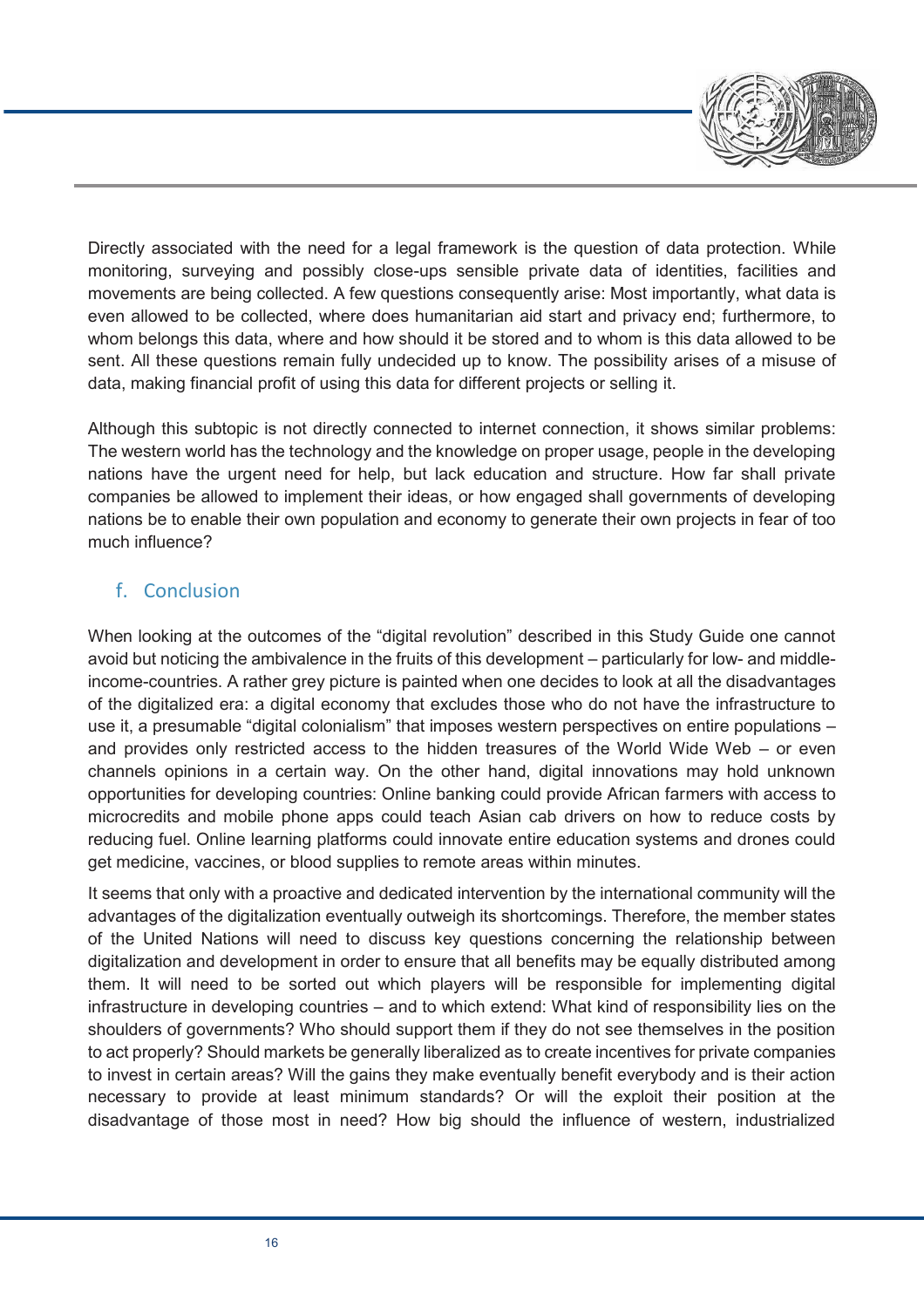

countries be? Will their actions in development aid further deepen the digital divide and undermine the developing countries' autonomy? Or will developing countries on the contrary benefit from the resources and the knowledge that industrialized countries may be able to provide?

All those pressing questions will need to be discussed by the General Assembly. Answers will not be easy to find, discussions might steadily heat up and the vote on a final draft resolution will possibly not be unanimous. But during the course of discussions, compromises might also be found, and it is up to all delegates to work together towards a sustainable solution.

For sure, this will result in an unforgettable experience for all of us at HNMUN 2018.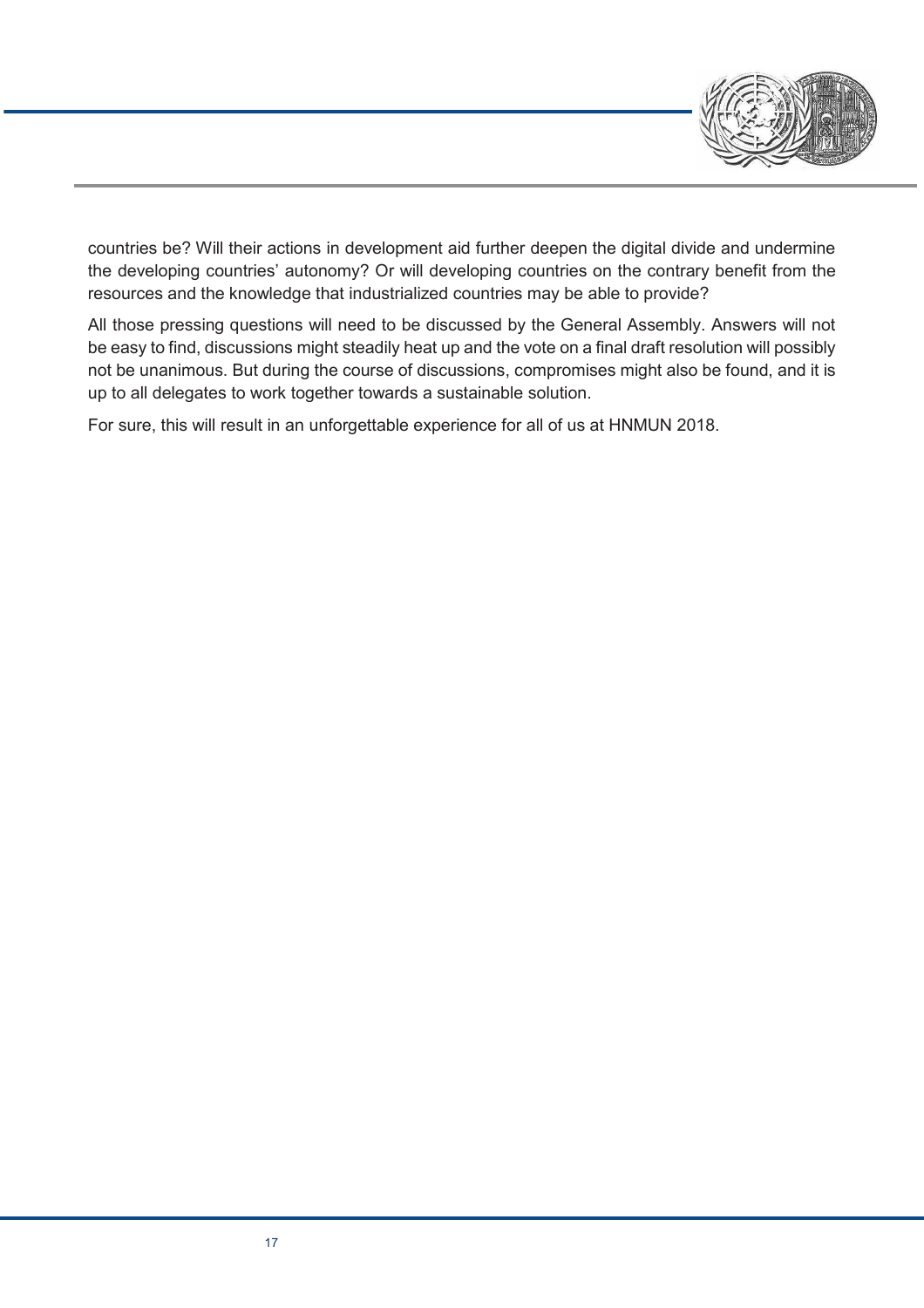

# IV. References and further research

### **Committee info:**

http://www.un.org/en/ga/ http://www.un.org/en/ga/about/background.html UN Charta: http://www.un.org/en/charter-united-nations/

## **Historic and current UN Policy:**

## **Global Alliance for Information and Communication Technologies and Development**

(also known as **Global Alliance for ICT and Development** or **GAID**) is a subgroup or continuation of the United Nations Information and Communication Technologies Task Force. GAID was launched by the United Nations Secretary General Kofi Annan in 2006, at the end of his tenure (see Wikipedia)

### **General information on your country:**

CIA World Factbook: https://www.cia.gov/library/publications/the-world-factbook/ Auswärtiges Amt: http://www.auswaertigesamt.de/DE/Aussenpolitik/Laender/Laender\_Uebersicht\_node.html (only German) Official websites of your country

#### **Citation:**

Speech by Nicholas Negroponte, founder of "One Laptop per Child": https://www.wired.com/1998/12/negroponte-55/

## **History and Background:**

Nuscheler, Franz (2006): Entwicklungspolitik. Schriftenreihe Bundeszentrale für Politische Bildung. 6. Auflage. Bonn.

German-language standard work that gives a general overview on the topic of development assistance in general, also picks up more recent developments such as globalization and digitalization

#### http://www.bpb.de/izpb/9082/deutschlands-entwicklungspolitik-im-internationalen-vergleich?p=all

Article about development assistance in general, and the German approach in particular

http://www.businessinsider.com/this-world-map-shows-every-device-connected-to-the-internet-2014-9?IR=T

Picture: Map on internet access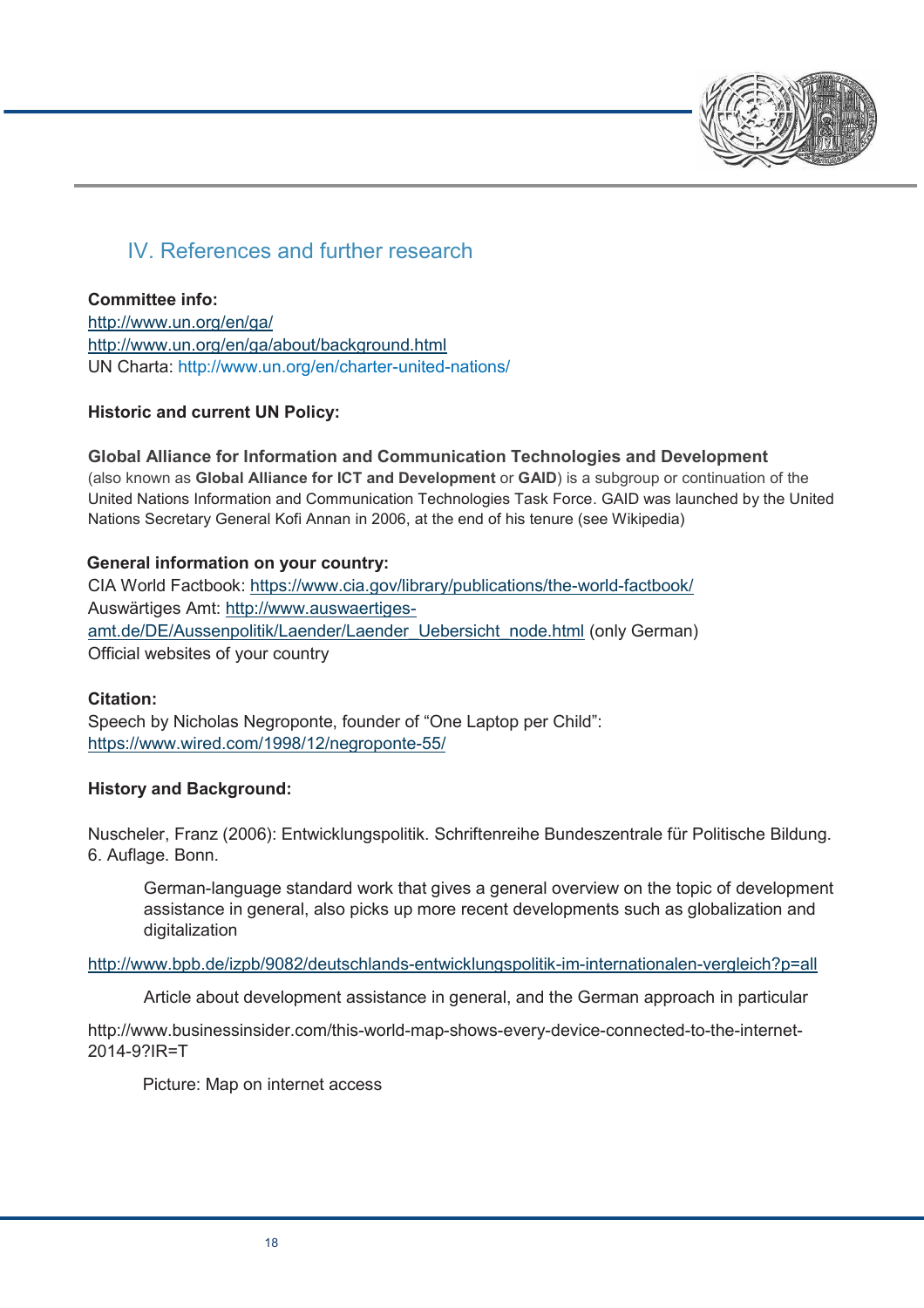

### **Digital Economy:**

OECD Development Centre Working Paper No. 334 Dev/Doc/WKP (2016) 6, online access: http://www.oecd-ilibrary.org/docserver/download/4adffb24 en.pdf?expires=1513542863&id=id&accname=guest&checksum=B68C17B8B8EF8EBEDA5A76A 4476ECA44

Working paper of the Organization of Econ Development about how to harness the digital economy for developing countries

http://blogs.worldbank.org/ic4d/how-can-developing-countries-make-most-digital-revolution

https://blogs.worldbank.org/ic4d/operationalizing-wdr

http://www.worldbank.org/en/topic/ict/overview

Blog entries of different authors writing in the name of the World Bank about how development countries might take advantage of the digitalization process

Picture: Boy working at an Internet computer center in Accra, Ghana, June 15, 2006. Photo: Jonathan Ernst / World Bank**,** Photo ID: JE-GH060615\_3890-2 World Bank

https://www.ndtv.com/india-news/digital-technology-benefits-distributed-unevenly-world-bank-1404895

Summary of the World Banks assessments of the distribution of benefits of the digital revolution

https://www.gatesfoundation.org/en/What-We-Do/Global-Development/Financial-Services-for-the-Poor

Suggestions by the Bill and Melina Gates foundation about how to implement financial services for the ones in need

https://www.usaid.gov/digital-development

https://www.usaid.gov/digital-development/digital-finance

Official website of the United States' Agency for International Development (US AID), lays out official US policies on how to foster digital opportunities for developing countries

https://de.scribd.com/document/22077529/A-Digital-Shift-Youth-and-ICT-for-Development-Best-Practices-unpan036084

Results of the cooperation between the United Nations Global Alliance for ICT and Development and the Taking IT Global initiative concerning best practices on how to implement digital infrastructure in developing countries